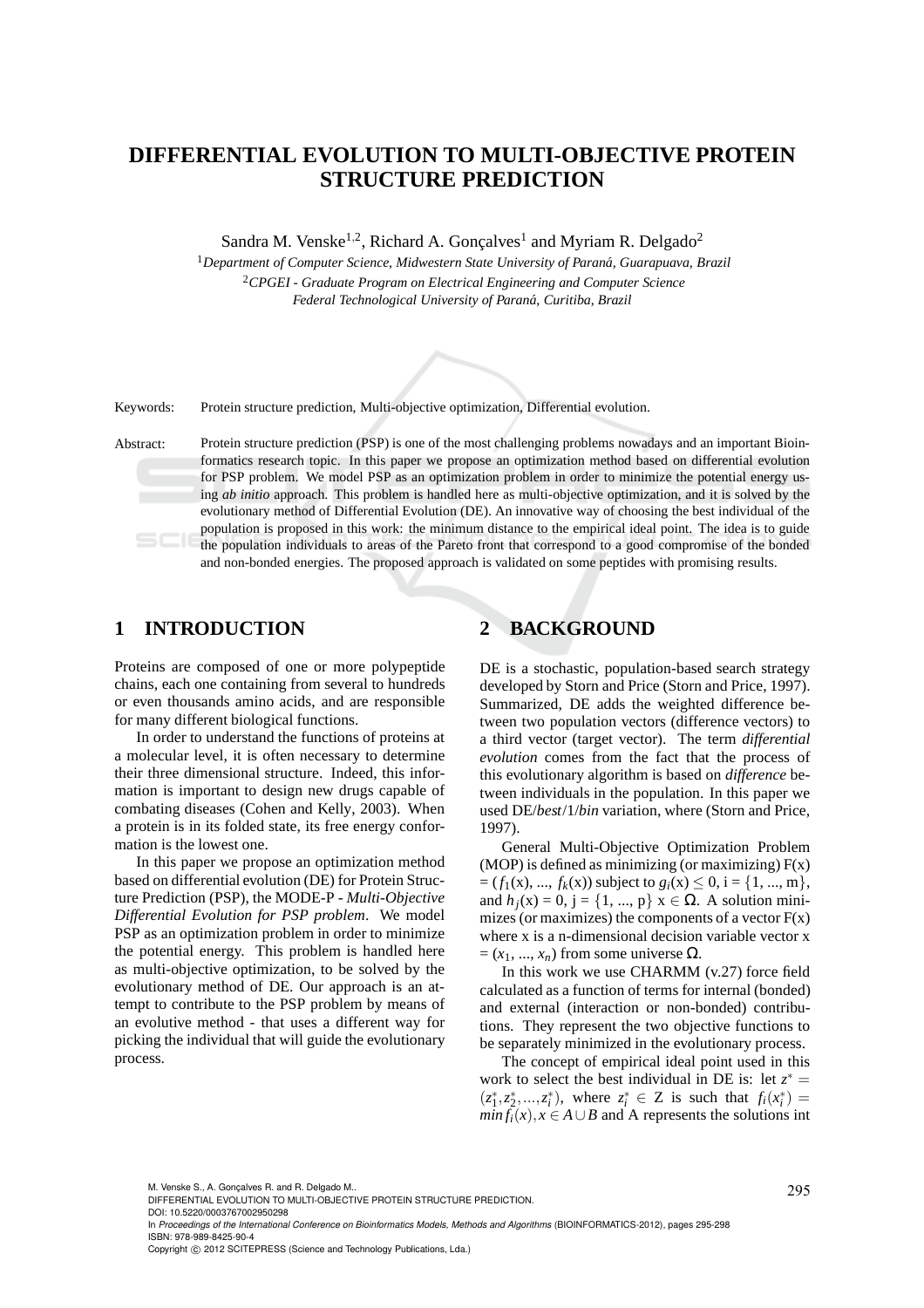the current population and B represents the solutions in non-dominated archive. Z contains all possible values that can be assumed by  $F(x)$ . In this work, the decision maker choose the final solution based on the empirical ideal point.

Our approach has its contribution relative to other works ((Cutello et al., 2006), (Tudela and Lopera, 2009), (Becerra et al., 2010)) in the use and test of DE with an innovative way of choosing the best individual used during differential mutation based on the empirical ideal point. Also, instead of using the knee concept (Coello et al., 2007), like most of the above approaches does, our decision maker also uses the empirical ideal point concept.

#### **3 MODE-P**

In the current work, in order to represent the candidate solutions, we adopt a model based on off-lattice and an internal coordinates representation - the torsion angles - with backbone and sidechain torsion angles to model proteins. Each residue type has a preestablished number of torsion angles in order to reach a conformation of a protein. The backbone of each residue is represented by 3 dihedral angles:  $φ$ ,  $ψ$ ,  $ω$ . The sidechains are represented by χ*<sup>i</sup>* angles.

In order to reduce the search space, we use the restricted range of angles showed in Sun et al. (1997). The secondary structure constraints for peptides were predicted here using Pollastri et al. (2002).

Our proposed approach is called MODE-P (Multi-Objective Differential Evolution for PSP problem), follows the basic scheme of DE with some modifications to deal with the bi-objective PSP problem. The process involves the identification of non-dominated solutions, their storage and further inclusion into the population. In order to store the non-dominated solutions the same storage procedure applied in Pareto Archived Evolution Strategy (PAES) is used. The whole procedure of MODE-P is presented by the following algorithm.

```
Reset the generation counter, q = 0;
Initialize the control parameters, F and CR;
Create and initialize the population, pop(0),
    of ns individuals accordingly to the
    secondary structure constraints regions;
Evaluate pop(0);
Create nondominated archive, ND_archive
for q = 1 to MAX GEN Do
 for each individual, x_i(g) belonging to
                                pop(g) do
   Select the best individual;
   Randomly select two distinct individuals;
   Create the trial vector, u_i(q) by
```

```
applying the mutation operator;
   Create an offspring, x'_i(g), by
      applying the crossover operator;
  Evaluate (x'-i(g));
  if (x_i(g) dominates x'_i(g)discard x'_i(g)
   else
    if (x'_i(g) dominates x_i(g))
    Update ND archive;
    Replace x_i(g) by x'_{i}(g) in g
    else
    if (x_i(g) and x'_i(g) are nondominated)
        and
        (x'_i(j) is nondominated by ND_archive)
       Update the ND_archive;
      Replace x_i(g) by x'_i(g) in g
end for
end for
```
For each parent individual, the routines of DE/*best*/1/*bin* are executed.

The evaluation phase calculates potential energy from the set of angles using TINKER Molecular Modelling Package to compute the bond and nonbond energy values accordingly to the CHARMM force field model.

The choice of the best individual is based on the solution that has the shortest euclidean distance from the empirical ideal point of the current generation. The empirical ideal point is composed by the current minimum values found separately for bond energy and nonbond energy at that exact moment in the evolution. This way for choosing the best individual is a contribution of this work.

At the end of the evolutionary process, the archive with nondominated solutions is returned to the decision maker. In this work, the decision maker choose the final solution based on the empirical ideal point. The individual who has shortest euclidean distance from the empirical ideal point is returned to user.

#### **4 EXPERIMENTS AND RESULTS**

This section reports the results obtained for 30 independent runs (with different seeds for each run) of MODE-P algorithm. The population size is 400 chromosomes and the number of generations is 350. The DE parameters, CR and F, are set as equal to 0.7 and 0.2, respectively. In order to assess how similar is the predicted conformation to the native structure, the RMSD (Root Mean Square Deviation) metric is used (Tramontano, 2006).

MODE-P was applied to *Met-Enkephalin* peptide (1PLW) and two others protein sequences from PDB (Protein Data Bank): *Crambin* (1CRN) and *Disulphide-stabilized mini protein A domain* (1ZDD).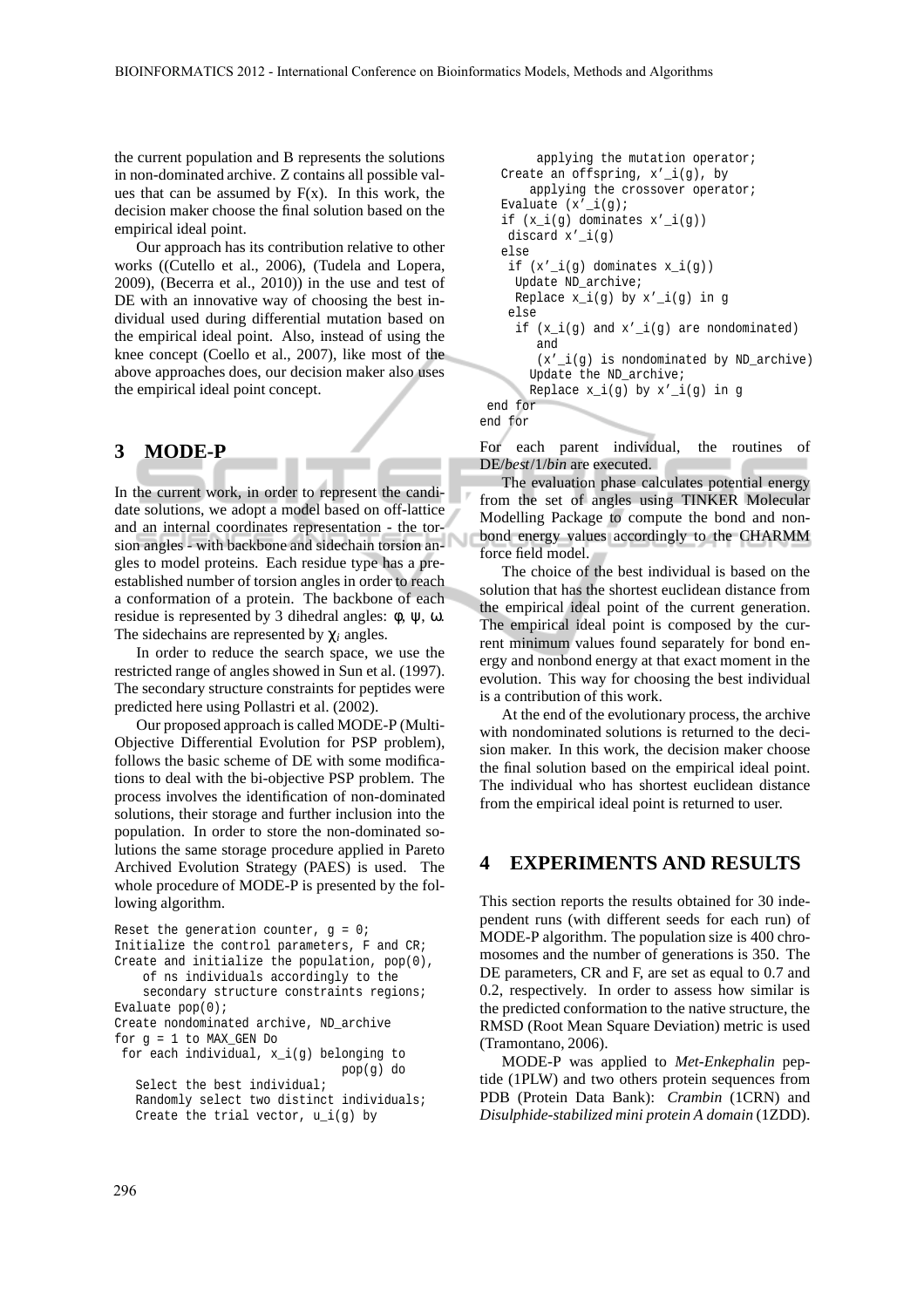Table 1 summarizes the results for each protein. MODE-P decision maker is applied to the archive with nondominated solutions of the best run. We assume that the *best run* is the one that returned the individual with the lowest energy among all executions.

*Met-Enkephalin* is a polipeptide with 5 amino acids used as classical test for algorithms designed for PSP problem. Decision maker found the solution with energy value of -33.11 kcal mol<sup>-1</sup> that matches the crystal structure of 1PLW obtained from PDB with  $RMSD<sub>all-atoms</sub> = 3.144 \text{ Å}$  e  $RMSD<sub>C<sub>α</sub></sub> = 1.814 \text{ Å}$ . Figure 1 shows the comparison between predicted conformation choosen by MODE-P decision maker and 1PLW.



Figure 1: Comparison between predicted conformation (black) and 1PLW conformation for Met-enkephalin peptide. Figure generated by PyMOL.

1CRN is a 46-residue protein with two  $\alpha$ -helix an a pair of β-strands. MODE-P decision maker found the solution with energy value of 408.53 kcal mol<sup>-1</sup> that matches the crystal structure from PDB with  $RMSD_{all-atoms}$  = 5.590 Å e  $RMSD_{C_{\alpha}}$  = 5.559 A. Figure 2 shows the comparison between predicted conformation choosen by MODE-P decision maker and the crystal structure of 1CRN.



Figure 2: Comparison between predicted conformation (left) and 1CRN protein. Figure generated by PyMOL.

1ZDD is a two-helix peptide of 34 residues. Decision maker found the solution with energy value of -1050.85 kcal mol−<sup>1</sup> that matches the crystal structure from PDB with  $RMSD_{all-atoms} = 6.213 \text{ Å}$  e  $RMSD_{C_{\alpha}}$  $= 3.846 \text{ Å}$ . Figure 3 shows the comparison between predicted conformation choosen by MODE-P decision maker and the crystal structure of 1ZDD.



Figure 3: Comparison between predicted conformation (left) and 1ZDD protein. Figure generated by PyMOL.

Table 1: Results obtained by MODE-P for peptides.

| Protein        | Amino | Energy (kcal | RMSD <sub>C</sub> |
|----------------|-------|--------------|-------------------|
|                | acids | $mol-1$      | (Å)               |
| Met-Enkephalin |       | $-33.11$     | 1.814             |
| 1CRN           | 46    | 408.53       | 5.559             |
| 1ZDD           | 34    | $-1050.85$   | 3.846             |
|                |       |              |                   |

We compared the results of MODE-P algorithm with other approaches in the literature.

Table 2 shows the results achieved by our proposed approach (MODE-P) when compared with the ones provides by Cutello et al. (2006) for *Metenkephalin* peptide.

Table 2: Results for *Met-Enkephalin* peptide.

| Algorithm       | Energy (kcal | RMSD  | $RMSD_{C_{\infty}}$ |
|-----------------|--------------|-------|---------------------|
|                 | $mol-1$      | (A)   | (Ă)                 |
| MODE-P          | $-33.11$     | 3.144 | 1.814               |
| I-PAES (Cutello | $-20.56$     | 3.605 | 1.740               |
| et al., 2006)   |              |       |                     |

Table 3 reports the comparison of MODE-P versus other approaches for 1CRN and Table 4 compares MODE-P with others two approaches for 1ZDD. The  $RMSD<sub>C<sub>\alpha</sub></sub>$  values do not apprear in these tables because such measures have been ommited in the considered literature.

Table 3: Results for 1CRN protein.

| Algorithm                 | Energy (kcal<br>$mol^{-1}$ | $RMSD_{C_{\alpha}}$<br>$\mathcal{A}$ |
|---------------------------|----------------------------|--------------------------------------|
| MODE-P                    | 408.53                     | 5.559                                |
| I-PAES (Cutello et al.,   | 701.25                     | 4.43                                 |
| 2006)                     |                            |                                      |
| Dandekar and Argos        |                            | 5.4                                  |
| (1996)                    |                            |                                      |
| NSGA2 (with high-         |                            | 6.447                                |
| operators)<br>level       |                            |                                      |
| (Cutello et al., 2006)    |                            |                                      |
| NSGA2 (with low-          |                            | 10.34                                |
| operators)<br>level       |                            |                                      |
| (Cutello et al., $2006$ ) |                            |                                      |

The results show that MODE-P is competi-